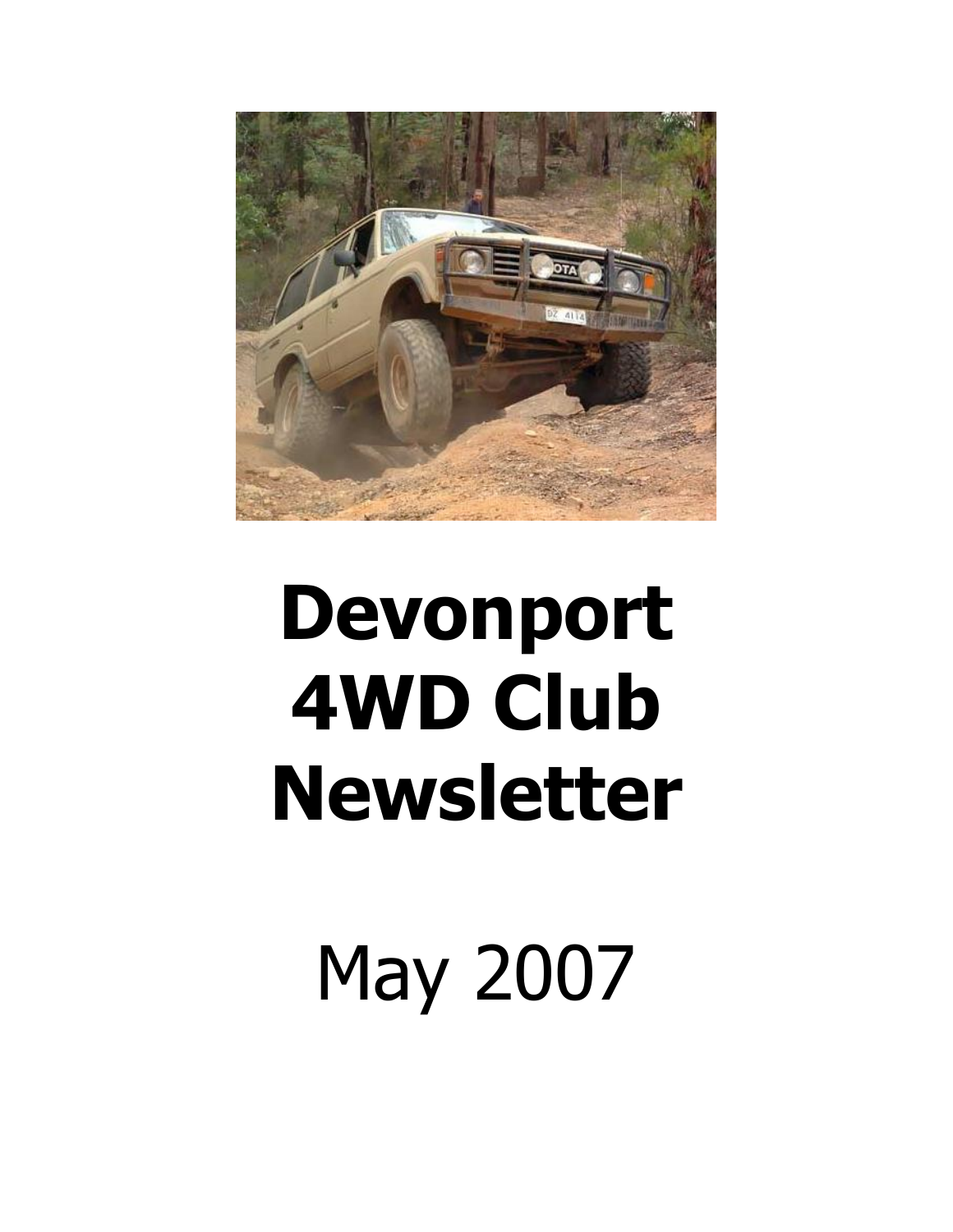President – Peter Cosmetto Vice President – Greg Turner Treasurer – Lyndon Kettle Secretary – Angus Piercey Public Officer – B. Rockliff

Committee – B. Imlach, G. Williams, S. **Rockcliff** 

TRVA Reps – A. Burns, D. Mitchell, P. **Cosmetto** 

Newsletter Editor – Jarrod Leonard [\(ne4x4@bigpond.net.au\)](mailto:ne4x4@bigpond.net.au)

Equipment Officer – S. Rockliff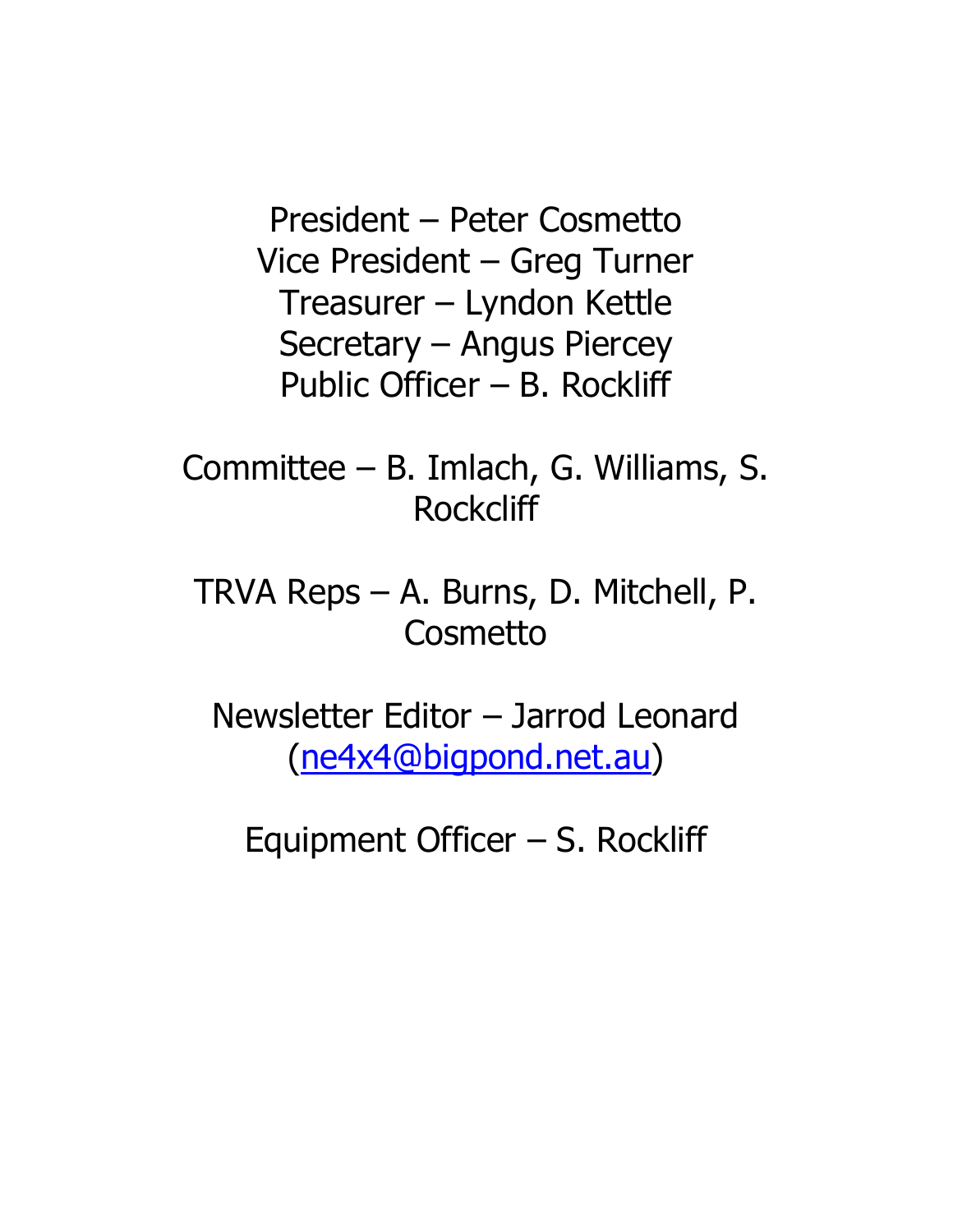Hi folks,

This month sees a slight change to the format of the newsletter, and Angus has handed the reins over to me for a little while.

Glenn, Lyndon and the Tassie Challenge team have put in a monster effort for the upcoming event, so make sure you get your entries in as soon as possible. It is a day/night event, and should be action packed.

If you haven't already done so, grab a copy of this month's 4WD Monthly magazine (Issue 106). It contains a copy of a fantastic DVD featuring the chainsaw wielding Brian, log rolling Cossie, and the winch king Pete in his unstoppable 100 series. Roothy and Glenn asked for hard trip, and they got it!!!

Phil will be running the chainsaw course at Pete Holmans bush block on the  $12<sup>th</sup>$  of May. At the time of printing, the cost to members was still unclear, so give Phil a call and he'll fill you in.

Creely and Bott are running a trip around the Magnet Mine area as a day trip on June  $24<sup>th</sup>$ . Some members of the No Limits club in Hobart may also be making the trip up north to join us.

Cheers – Jarrod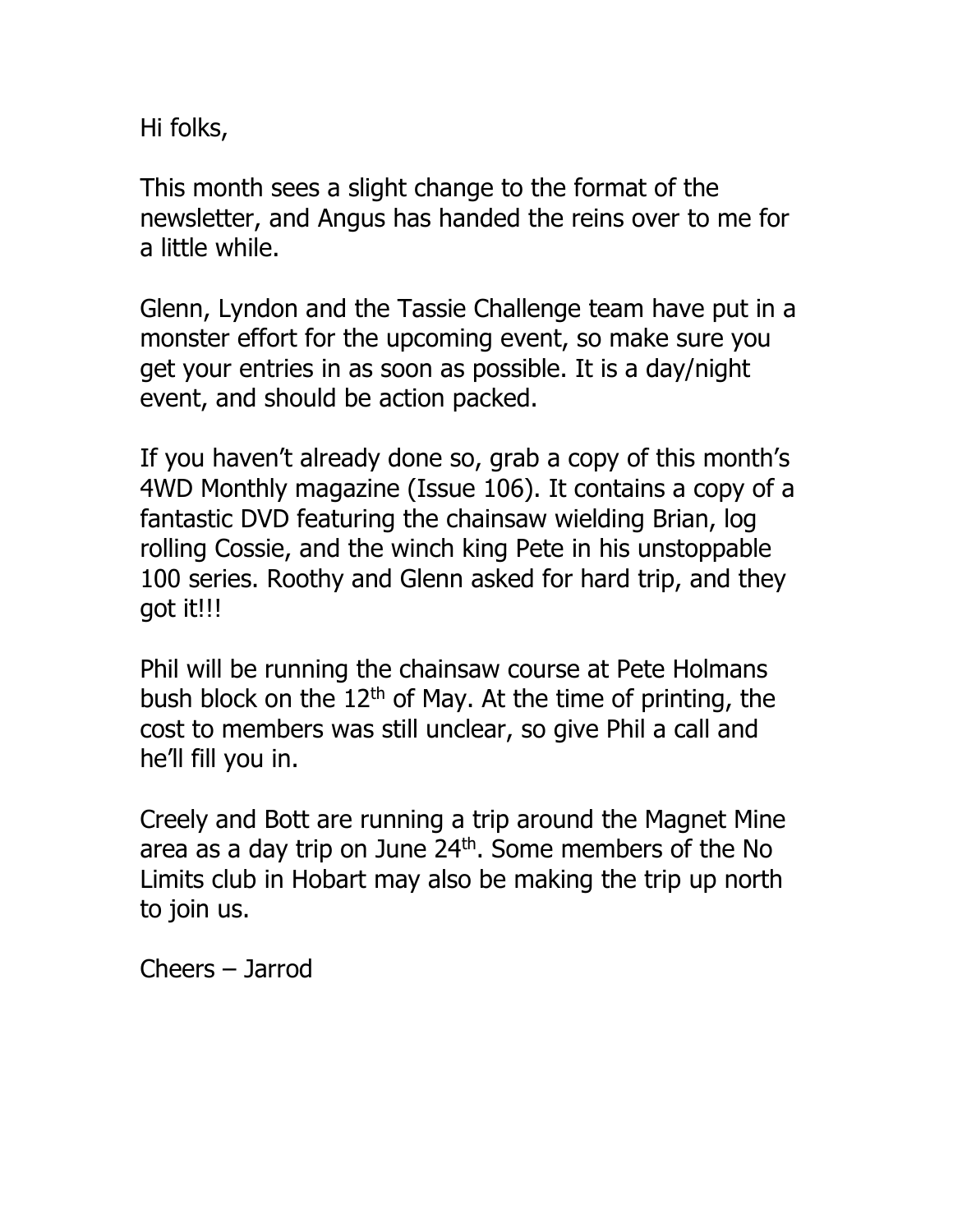## **Up Coming Events**

## **This Month:**

12th - Chainsaw ticket 26<sup>th</sup> – North West Off Road Tassie Challenge

## **Next Month:**

 $24<sup>th</sup>$  – Magnet Mine trip

### **Future:**

14<sup>th</sup> & 15<sup>th</sup> of July - Lake Ina / Circular Marsh

16<sup>th</sup> September - World Clean up Day. Our club will be doing our bit to clean up our area, so keep an eye out for dumped car bodies.

Braddon Club is organizing a trip into Lake Tomb in the near future, more info to come.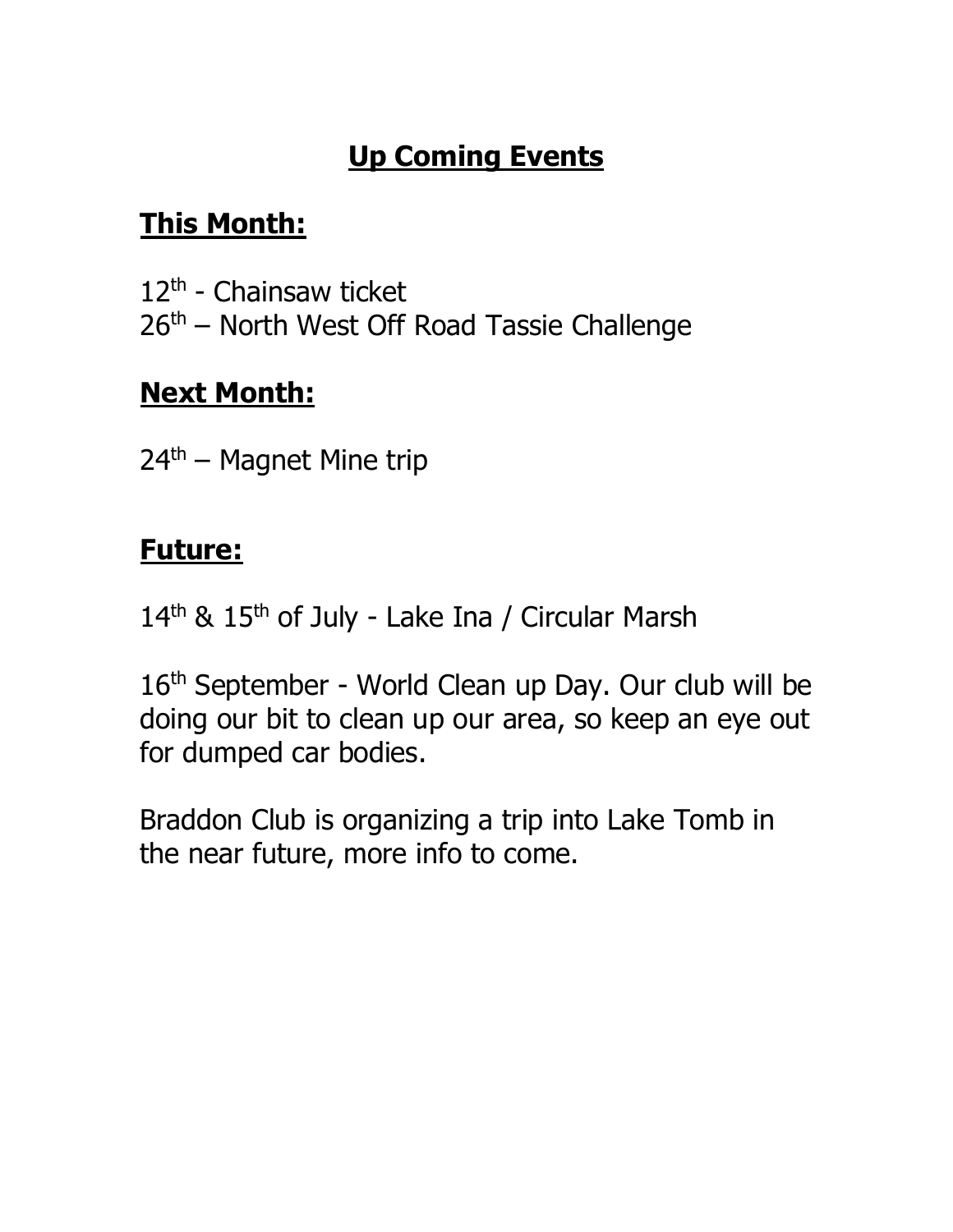

Early bird entries close  $12<sup>th</sup>$  May. At last count, 7 teams have entered, so hurry and get your entries in. If you need help finding a team mate, contact the crew, as others are looking also.

Pete and the team at North West Off Road have come on board as naming rights sponsor of the event, which is now known as the North West Off Road Tassie Challenge. Pete also had the banner on display at his Agfest site, which generated some interest and several entries.

Piranha Off Road Products have supplied some gear to be allocated as prizes. Along with support from the other great sponsors of the event, the prize pool is well worth competing for.

Glenn and Lyndon have set up a website, which will be the central hub for the Tassie Challenge. It also has an email address so you can contact the guys direct.

[http://www.tassiechallenge.com](http://www.tassiechallenge.com/)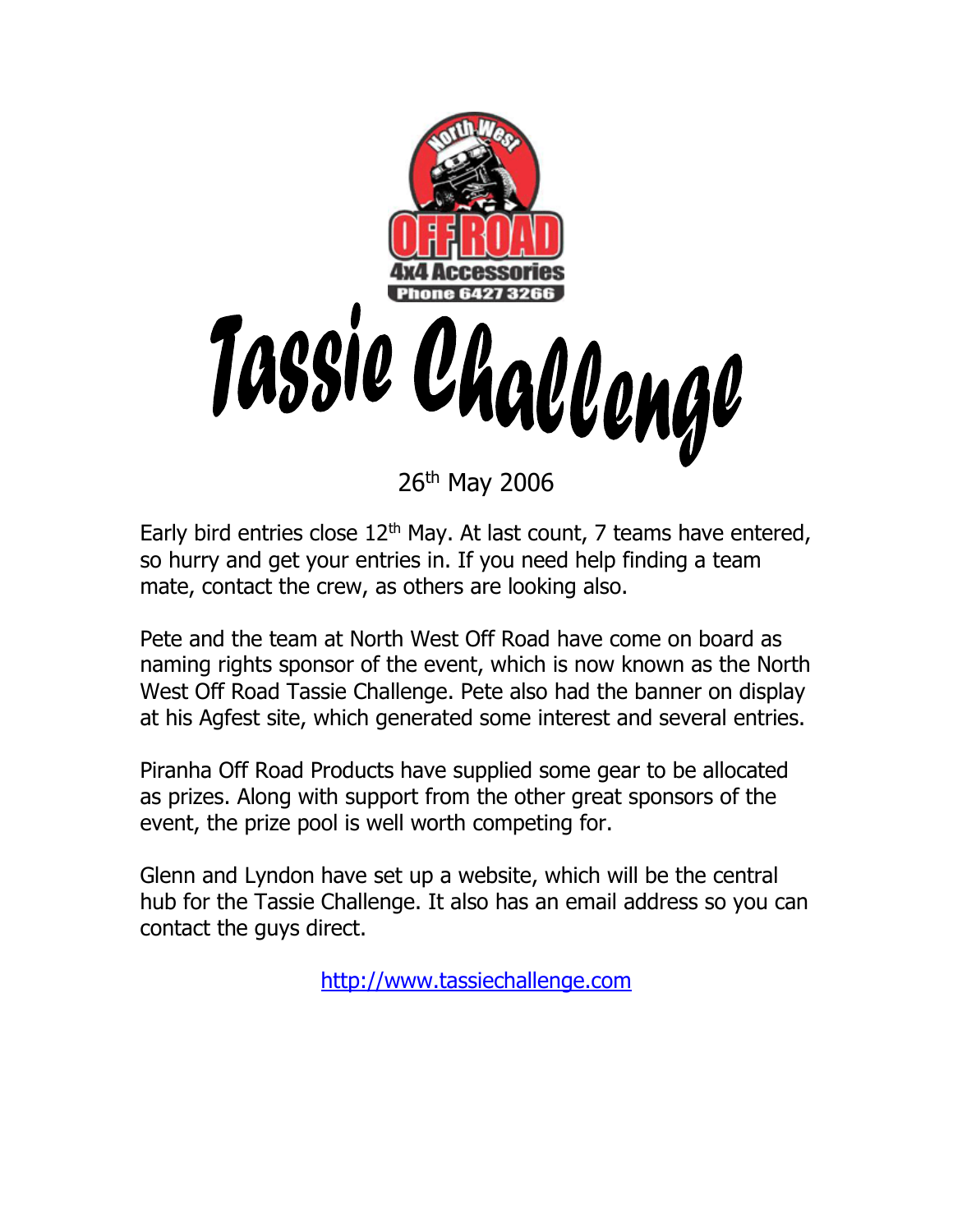#### **Just in time for the Tassie Challenge**

#### **15 Ways to annoy your navigator / driver**

- 1. Sing the Batman theme repeatedly
- 2. Speak only in a "robot" voice.
- 3. Reply to everything they say with "that's what YOU think."
- 4. Forget the punchline to a long joke, but assure them it was really funny. Laugh to yourself for the next 15 minutes.
- 5. Invent nonsense computer jargon in conversations, and see if they play along to avoid looking dumb.
- 6. Finish all your sentences with the words "in accordance with the prophesy."
- 7. Drum on every available surface.
- 8. Spend the trip practicing just how slowly you can make a "croaking" noise.
- 9. Begin all your sentences with "ooh la la!"
- 10. Repeatedly say "Do you hear that?,,,,,,,,,, Never mind, its gone now."
- 11.Deliberately hum songs that will remain lodged in their head.
- 12.While giving directions, occasionally bob your head like a parakeet.
- 13.Lie blatantly about trivial things such as the time of day.
- 14.Ask them mysterious questions, and then scribble their answers in a notebook. Mutter something about "psychological profiles."
- 15.Have conversations on the UHF with your invisible friend.

#### **This month's useless fact**

The temperature of a fart at time of creation is 37 degrees Celsius.